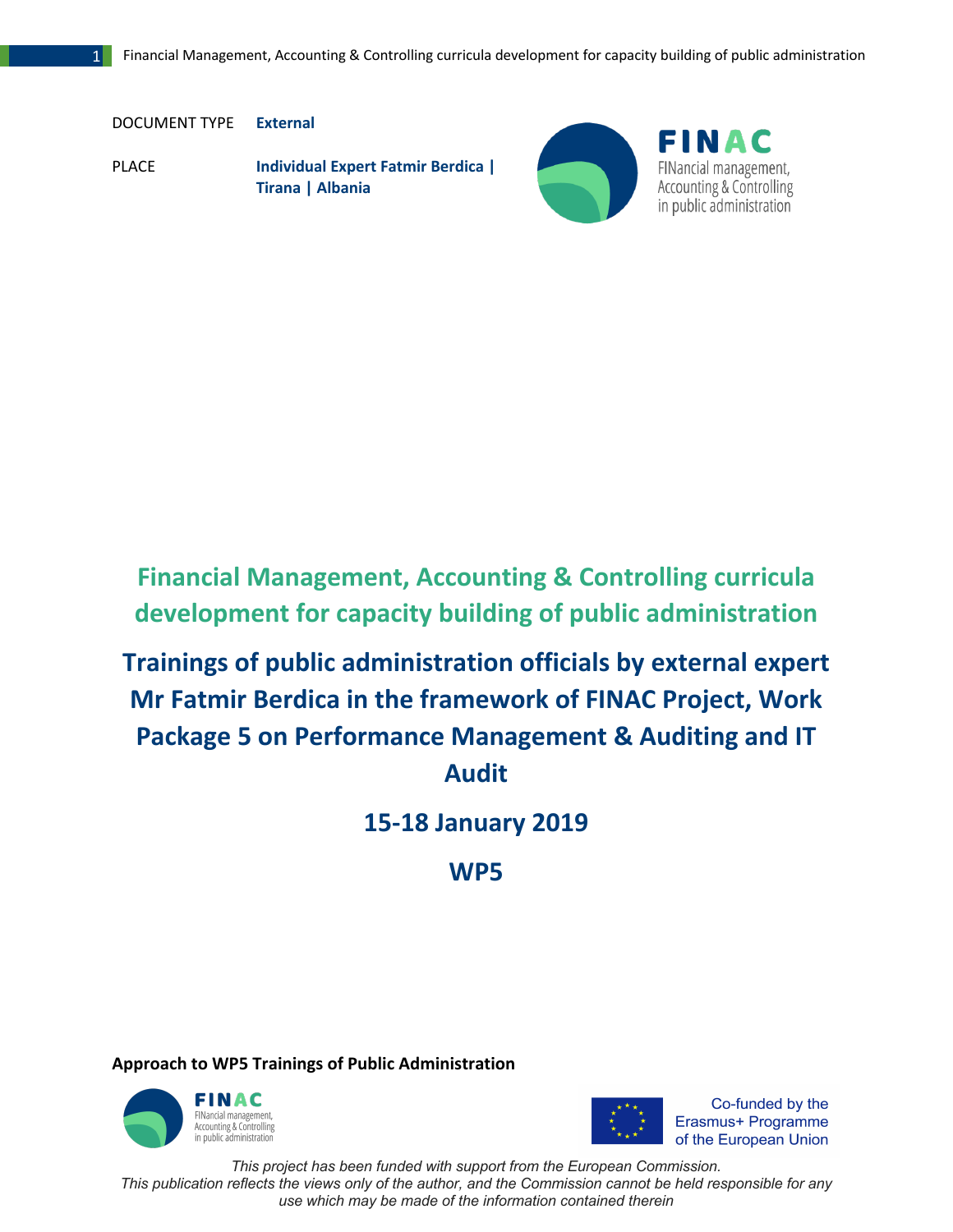Four-day trainings organised by an external expert on IT auditing and Performance Management & Audit with the collaboration of the Department of Public Administration, Council of Ministers.

### **Place: Department of Public Administration, Council of Ministers, Tirana, Albania**

## **Day I – 15th January 2019**

**Trainer: Fatmir Berdica, External Expert eganged by UET in the framework of FINAC Project** 

### **The context**

Until now, public sector professionals have been more interested in the volume of financial resources allocated to a policy or project, rather than concrete results achieved thanks to these means. Now, budget discussions include not only the means but also the efficiency of spending and the outcomes in relation to the objectives and criteria for each programme. By entering in a logical assessment of the performance, seeking to improve the efficiency of public spending and directing management to predefined results, public institutions undertake to review their culture, their functioning ways and working methods (Reports of WP1 Findings for Albania, 2017).

### **Objectives of training**

The training will cover advanced theoretical, methodological and applied aspects of Public Performance Auditing (PPA), in most cases directly applied through case studies. The programme will enable professionals to develop their PPA competences, mainly through the development of procedural and analytical skills and the acquisition of specific knowledge on PPA. The main teaching objectives are:

- Upgrade basic knowledge in accounting
- Acquire procedural and analytical knowledge in PPA ("5 E model": Economy, Efficiency, Effectiveness, Environment, Equity)
- Apply processes and knowledge via case studies

## **Training topics**

Introduction: Presentation of Public Performance Audit Audit as part of the public budgetary system From 3 "Es" concept to 5 "Es": Economy, Efficiency, Effectiveness, Environment, Equity The key principles and the stages of a performance audit Audit recommendations, follow-up and impact assessment





Co-funded by the Erasmus+ Programme

*Thinistration*<br>This project has been funded with support from the European Commission.

*This publication reflects the views only of the author, and the Commission cannot be held responsible for any use which may be made of the information contained therein*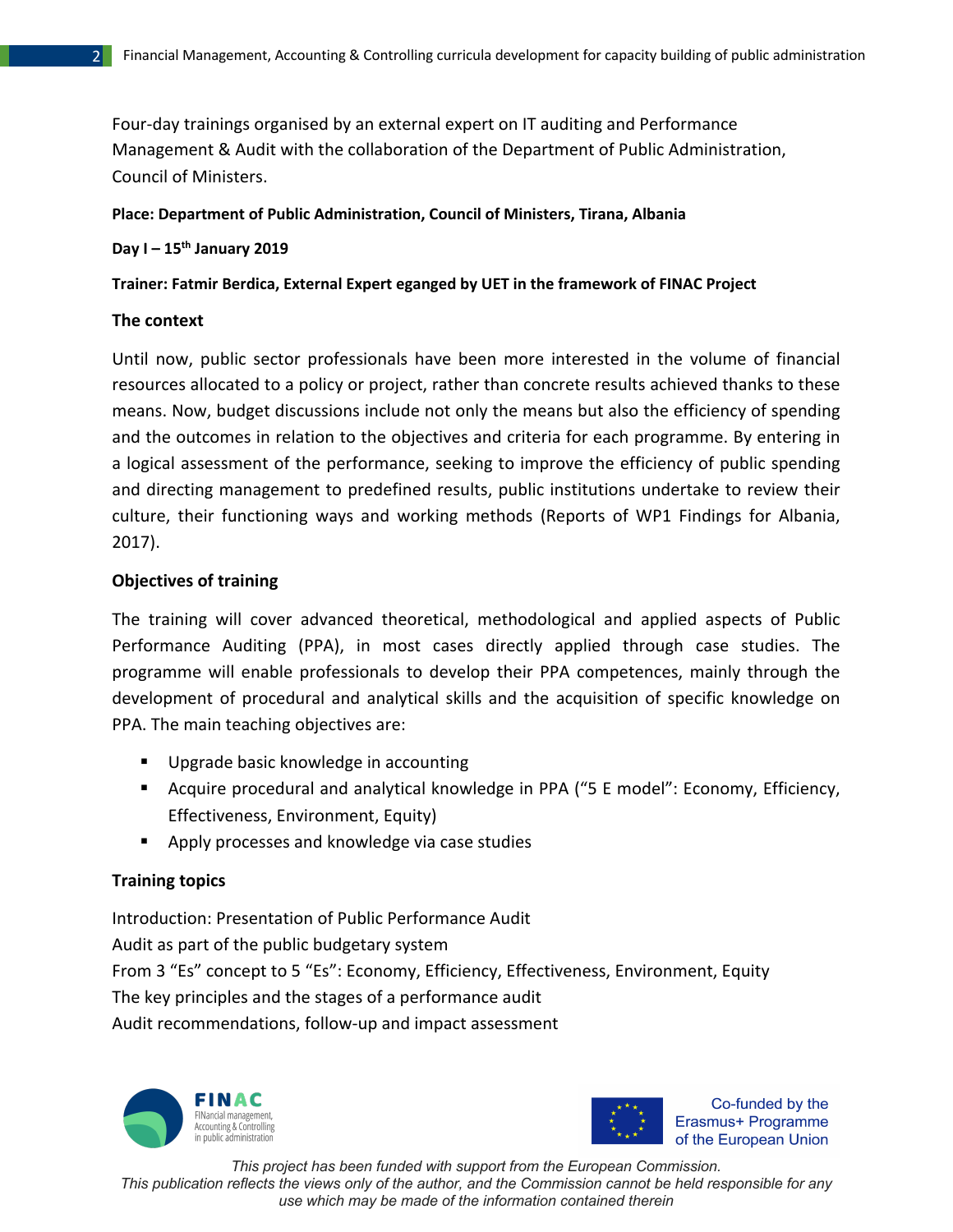Initially participants were requested to sign in the attendance sheet. The expert conducted a brief presentation of FINAC project, its achievements in Albania and Erasmus+ Programme. This presentation was prepared by project coordinator at UET and was delivered by the expert in order for participants to get acquainted with the project. All participants were requested to introduce themselves and briefly explain their position within the administration. The majority of them worked for the Department of Public Administration and their profiles included: IPA Projects / Human resources and recruitment / Finance and Management / Information Technology. A small group was preferred in order to have a better training experience.

State of auditing in public administration in Albania and EU Integration – General perspectives - This section started with an overview from the trainer regarding the state of auditing in public administration in Albania: legislation in place, rules and procedures, performance and its future in lieu of European Integration process. This was followed by discussions in the group based on their experience.

Audit principle and difference among internal audit, performance audit and external audit - This topic was the core of the first day. The presentation was in Albanian and a participatory approach was followed. The trainer focused on the principles of auditing and focusing on performance audit. Performance audits typically examine the effectiveness, economy or efficiency of a government program. Our auditors might analyse the services of an entire agency or division, compare actual agency practices against the practices called for in law or policy, seek possible cost savings, or identify the outcomes achieved by a program or service. As an addition resource the EU Performance Audit manual was presented and can be found **here.**  Different types of audit reports were presented as an example taking cases from public administration.

Place: Department of Public Administration, Council of Ministers, Tirana, Albania

## **Day II – 16th January 2019**

Trainer: Fatmir Berdica, External Expert eganged by UET in the framework of FINAC Project

#### **Main topic:** Internal control systems in Public Administration

Recent economic and technological developments have influenced the way the public sector is seen and the way it should act, and it is clear that these rapid changes and global uncertainties continue to affect the demands on public administration.





Co-funded by the Erasmus+ Programme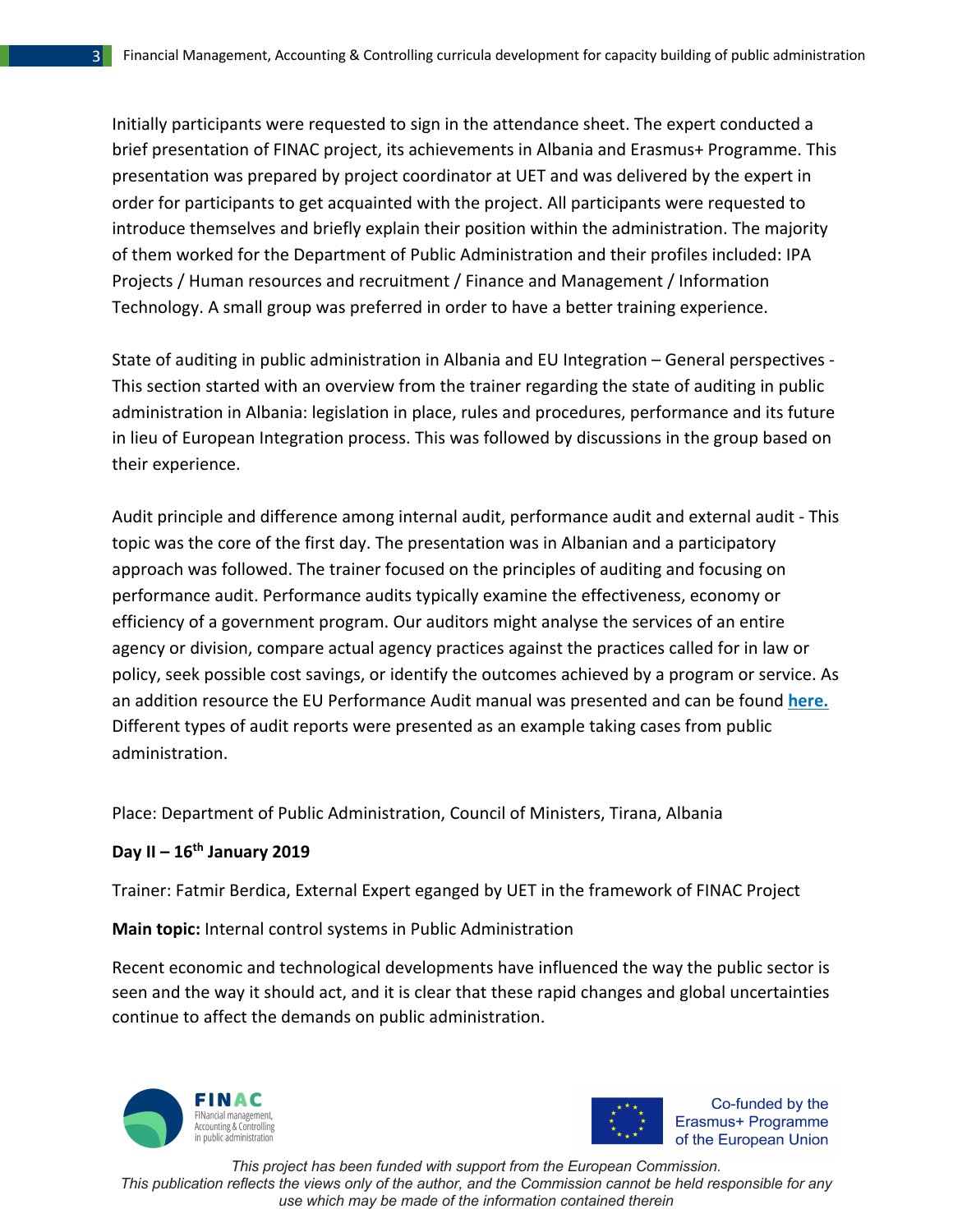Internal Control provides assurance that sound financial management is being properly implemented both in terms of operations (economy, efficiency and effectiveness,) and compliance (public entities have an example role, so they have a particular responsibility in complying with legislation and regulations).

The first session was a wrap up and lessons learnt from the previous day. Development of internal control system in public administration - 8 PIC principles:

(1) Good public governance in the public interest is the context, the purpose and the driver of PIC;

- (2) PIC is focused on performance;
- (3) PIC is based on COSO and INTOSAI;
- (4) The accountability triangle is a cornerstone of PIC;
- (5) PIC is organised according to three lines of defence;
- (6) PIC requires a functionally independent internal audit function;
- (7) PIC is harmonised at an appropriate level;
- (8) PIC adopts a continuous improvement perspective.

Resources can be found here and here and here from SIGMA OECD.

Audit in public administration and legal basis governing it (with short break) - The focus was on Albania and its legal basis also looking at the Finance Management of the Government of Albania, which can be found here. Modern financial management requires modern and well-integrated systems support. Considerable resources will, therefore, be devoted to designing and implementing an integrated financial management system, an IFMIS supporting all major processes involved in the management of the government's finances and operations. A unified command for developing the conceptual design for the IFMIS, for coordinating, and for financing the different activities involved in implementing the IFMIS will be set up in MoF. The Government will solicit basket funding from its partners for the purpose. Performance monitoring and reporting in Albania is regulated by the Organic Budget Law, and the Instruction of the Minister of Finance no.2, dated 6.2.2012, "On the standard procedures of budget execution" as well as a yearly updated MoF Instruction "On the execution of the annual budget". In addition, in 2014, with the proposal of the Ministry of Economic Development, Trade and Entrepreneurship, the Council of Ministers has approved a new methodology





Co-funded by the Erasmus+ Programme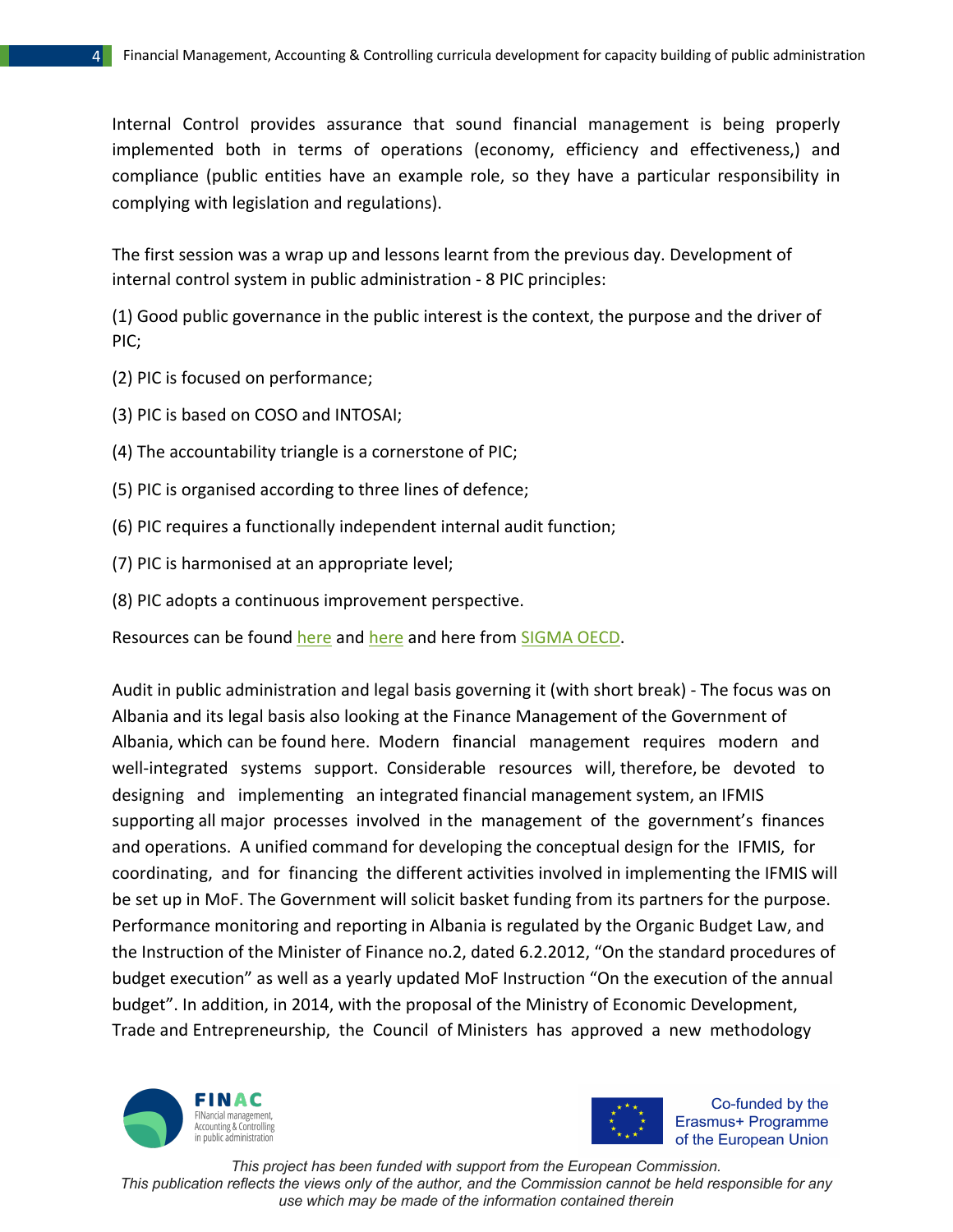for monitoring public investment projects, by increasing the frequency and quality of reporting sent by the budget users. EURALIUS Report here.

Place: Department of Public Administration, Council of Ministers, Tirana, Albania

# **Day III – 17th January 2019**

Trainer: Fatmir Berdica, External Expert eganged by UET in the framework of FINAC Project

**Topic:** Auditing of information systems

The challenge of Information System Auditing, as it is known nowadays, is a consequence of a most important current trend, namely the change from an Industrial to an Information Society. The planning, control, security and cost reduction involved in Information Systems is currently essential for organizational strategies.

The first session was a wrap up and lessons learnt from the previous day and how to link it to auditing information systems. Auditing information system, concepts and methodology – I - In a similar way to Financial Auditing, Information System Auditing requires an opinion about the Information Systems and data that they process. The data must be accurate, complete and authorized. Errors must be properly detected and corrected in time and there must be planned and accurate procedures to guarantee the continuation of operations. The general Information System Auditing Objectives are as follows:

• Validation of the organizational aspects and administration

of the Information Service function.

- Validation of the controls of the system development life cycle.
- Validation of access controls to installations, terminals, libraries, etc.
- Automation of Internal Auditing activities.
- Internal Training.
- Training members of the Information Service Function Department
- Collaboration with External Auditors.

Auditing information system, concepts and methodology – II (with short break) - To approach an Information System, a Plan has to be developed, similar to the ones used in Financial Auditing. Some of the tasks involved are as follows:





Co-funded by the Erasmus+ Programme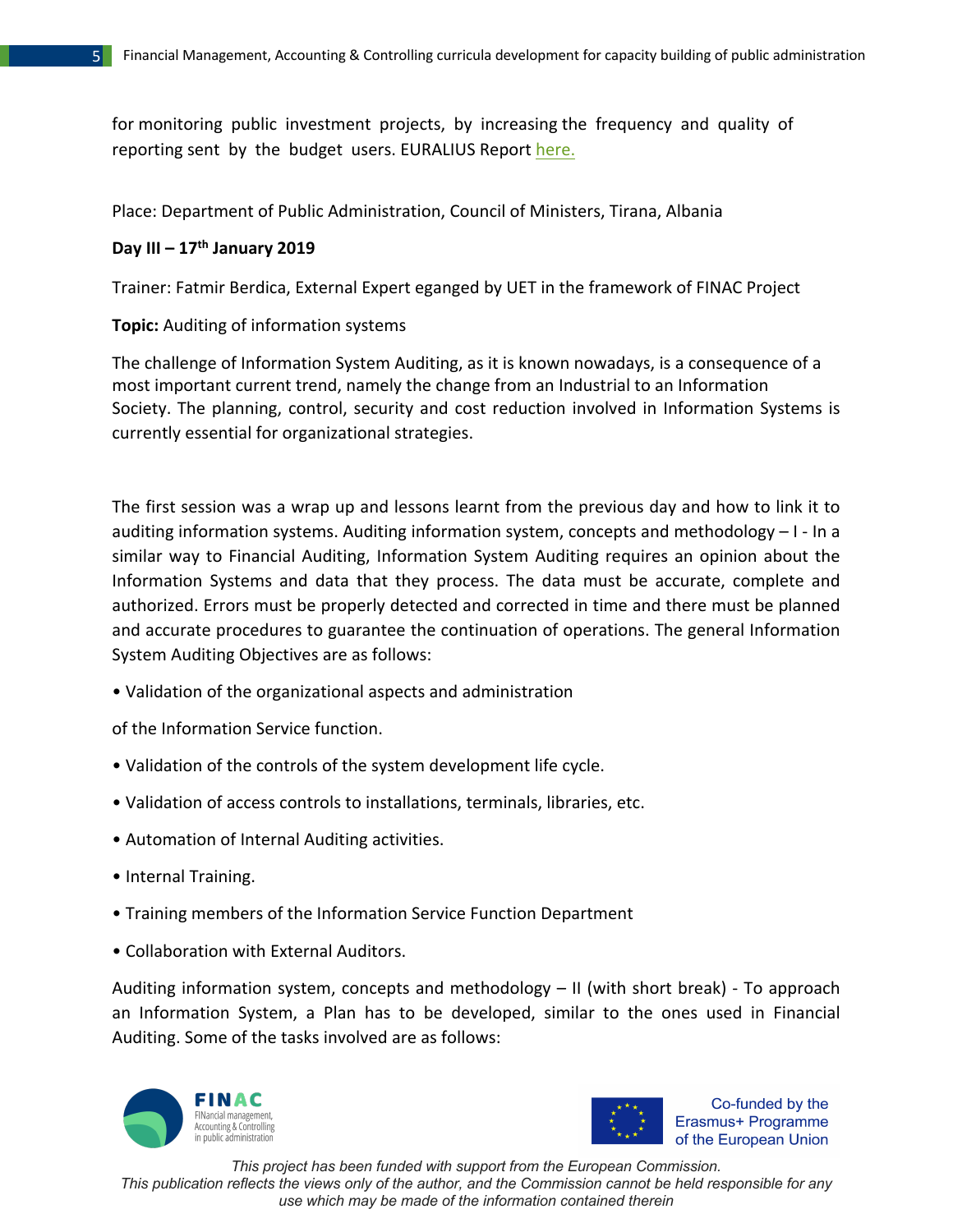- Definition of Scope and Objectives.
- Analysis and understanding of standard procedures.
- Evaluation of system and internal controls.
- Audit Procedures and documentation of evidence.
- Analysis of facts encountered.
- Formation of opinion over the controls.
- Presentation of report and recommendations.

Audit Techniques are of various types but they may be grouped in two types of evidence:

• Compliance Tests: They verify the correct execution or registration of an operation or process through its repetition or observation. (Test data, logic reviews, and sample of a file).

• Substantive Tests: They make analytic review of real data, to test its quality, by using certain audit software or packages. (C.A.A.T.). Audit Manual Albania

Place: Department of Public Administration, Council of Ministers, Tirana, Albania

# **Day IV– 18th January 2019**

Trainer: Fatmir Berdica, External Expert eganged by UET in the framework of FINAC Project

**Topic:** IT Risk Management and Information System Audit Tools and Accountability of Public Administration

T Risk Management – Guidelines Albanian Regulation - IT risk management is the application of the principles of risk management to an IT organization in order to manage the risks associated with the field. IT risk management aims to manage the risks that come with the ownership, involvement, operation, influence, adoption and use of IT as part of a larger enterprise.

- IT risks are managed according to the following steps:
- Assessment: Each risk is discovered and assessed for severity
- Mitigation: Countermeasures are put in place to reduce the impact of particular risks
- Evaluation and Assessment: At the end of a project, the effectiveness of any countermeasures (along with their cost-effectiveness) is evaluated. Based on the results, actions will be taken to improve, change or keep up with the current plans.





Co-funded by the Erasmus+ Programme

*Thinistration*<br>This project has been funded with support from the European Commission.

*This publication reflects the views only of the author, and the Commission cannot be held responsible for any use which may be made of the information contained therein*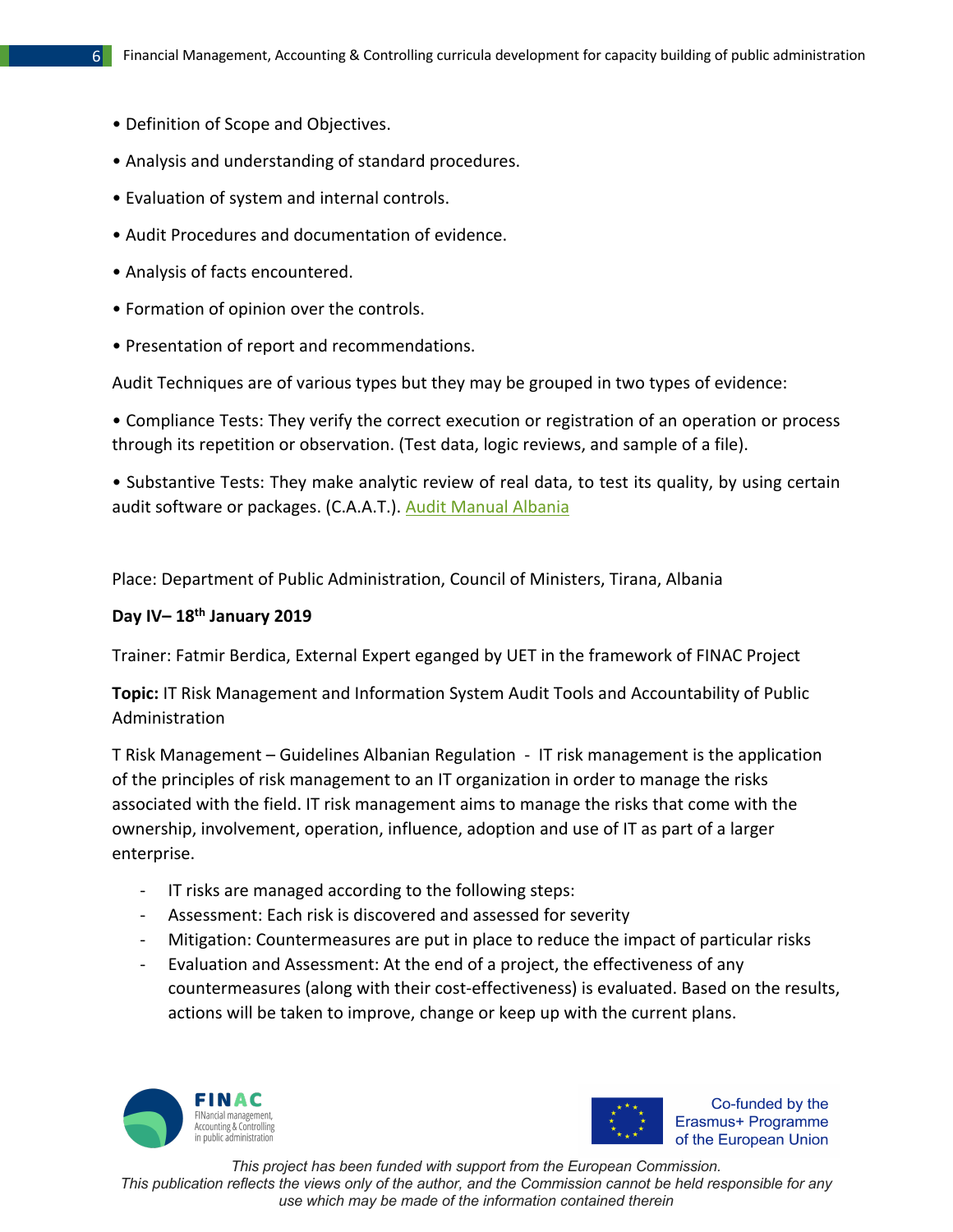Information System Audit Tools and Accountability of Public Administration (with short break) - Public sector audit has experienced considerable expansion throughout the world. The reason for this is closely related to changes in the structure of government and concern for more accountable and transparent governance, which has resulted in a large increase in the number of accounts and sophistication of financial reporting. The expansion has brought with it an added demand for accountability (Dowdall, 2003). Public sector accounting is quite distinct from commercial accounting in terms of objectives, sources of revenue and bases of recording accounts, responsibility and accountability among others.

It is useful however, to distinguish between audit and other forms of regulation and inspection. Public audit applies to almost every public sector body and is relatively wide-ranging, from certifying the accounts to examinations of economy, efficiency and effectiveness. The audit function and the form in which audit results are reported tend to reinforce the traditional line of public sector accountability to elected representatives rather than establish new forms of accountability.

#### Accountancy Audit

Deals with the rules or the principles of accounts by examining whether the accounts have been prepared in accordance with accounting concepts and postulation and that all expenditure payment vouchers, receipts and the like are treated accordingly.

### Appropriation Audit

Involves a thorough scrutinization of estimates or budget in comparison with the yearly accounts prepared by the accounting officers of each agency of government.

#### Administrative Audit

Involves close monitoring whether the agency of government is being run according to the rules and regulations. EU Court Auditors





Co-funded by the Erasmus+ Programme